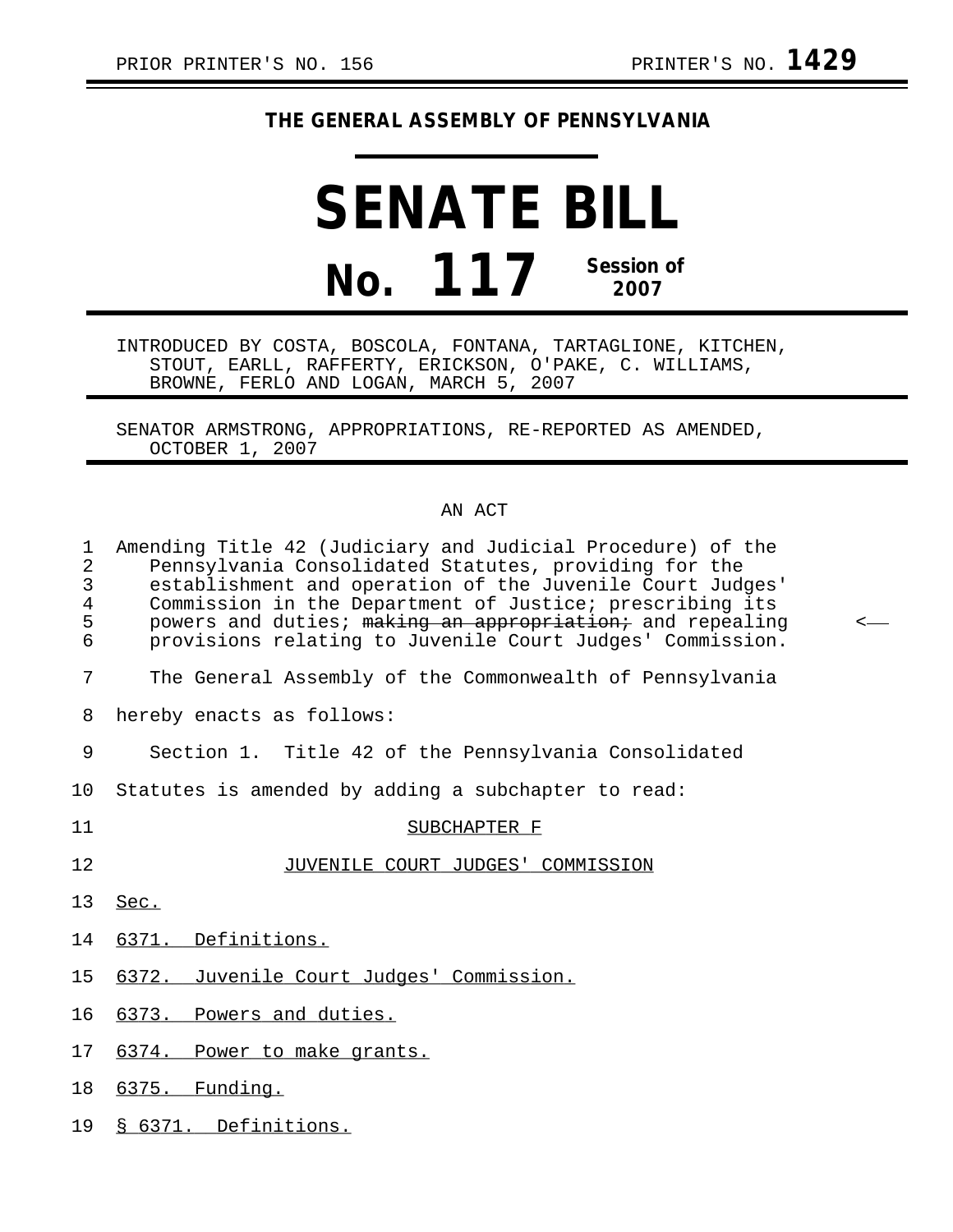| 1  | The following words and phrases when used in this subchapter     |
|----|------------------------------------------------------------------|
| 2  | shall have the meanings given to them in this section unless the |
| 3  | <u>context clearly indicates otherwise:</u>                      |
| 4  | "Commission." The Juvenile Court Judges' Commission created      |
| 5  | pursuant to section 6372(a) (relating to Juvenile Court Judges'  |
| 6  | Commission).                                                     |
| 7  | "Commissioner." A member appointed to the Juvenile Court         |
| 8  | Judges' Commission pursuant to section 6372(b) (relating to      |
| 9  | <u>Juvenile Court Judges' Commission).</u>                       |
| 10 | § 6372. Juvenile Court Judges' Commission.                       |
| 11 | Establishment.--There is hereby established in the<br>(a)        |
| 12 | Office of General Counsel the Juvenile Court Judges' Commission. |
| 13 | (b) Composition.--The commission shall consist of nine           |
| 14 | judges who shall be appointed by the Governor from a list of     |
| 15 | judges, serving in the juvenile courts, selected and submitted   |
| 16 | by the Chief Justice of Pennsylvania.                            |
| 17 | (c) Tenure.--Of the first nine appointees to the commission,     |
| 18 | three shall serve for three years, three for two years and three |
| 19 | for one year. After the initial term, the term for all members   |
| 20 | shall be three years.                                            |
| 21 | (d) Officers.--The commission shall annually select one of       |
| 22 | its members as chairman and one member as secretary.             |
| 23 | (e) Staff.--The chairman, with the approval of the majority      |
| 24 | of the commission, may appoint and fix the compensation of       |
| 25 | assistants, clerks and stenographers as he deems necessary to    |
| 26 | enable the commission to perform its powers and duties. During   |
| 27 | his term of employment, no assistant shall engage, directly or   |
| 28 | indirectly, in the practice of law in any juvenile court in this |
| 29 | Commonwealth.                                                    |
| 30 | Staff compensation.--The compensation of the assistants,<br>(f)  |

20070S0117B1429 - 2 -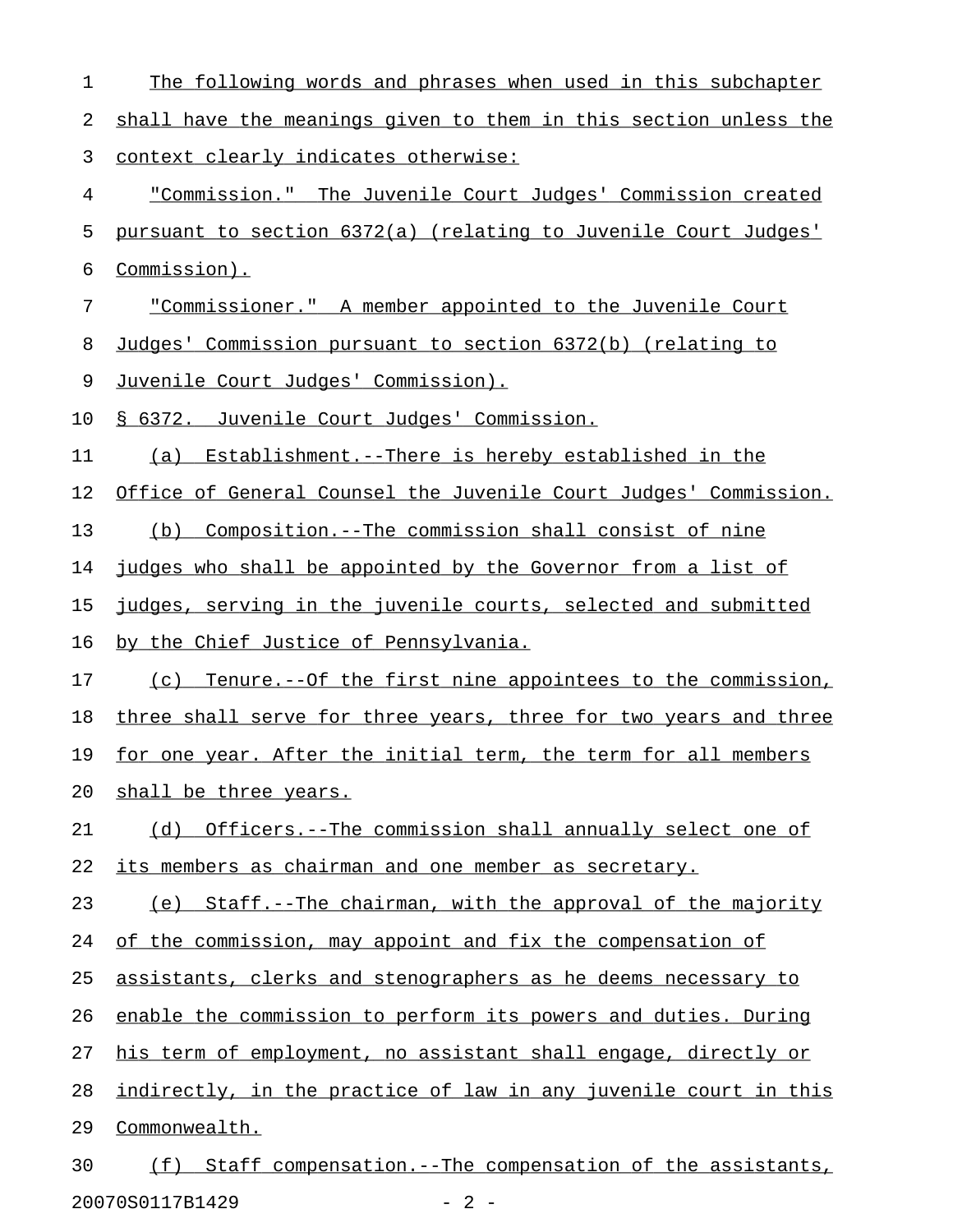| 1  | clerks and stenographers shall be fixed within limitations fixed |
|----|------------------------------------------------------------------|
| 2  | by the Executive Board and shall be eligible to apply for        |
| 3  | membership in the State Employees' Retirement System.            |
| 4  | Meetings.--Each year there shall be quarterly meetings<br>(a)    |
| 5  | of the commission, and such additional meetings as the chairman  |
| 6  | shall deem necessary. Each commissioner attending the meetings   |
| 7  | shall be paid only his necessary expenses incurred in attending  |
| 8  | the meetings. Five members of the commission shall constitute a  |
| 9  | quorum at meetings.                                              |
| 10 | § 6373. Powers and duties.                                       |
| 11 | The commission shall have the power and is required to do the    |
| 12 | following:                                                       |
| 13 | Advise the juvenile court judges of this<br>(1)                  |
| 14 | Commonwealth in all matters pertaining to the proper care and    |
| 15 | maintenance of delinquent and dependent children.                |
| 16 | Examine the administrative methods and judicial<br>(2)           |
| 17 | procedure used in juvenile courts throughout this                |
| 18 | Commonwealth, establish standards and make recommendations on    |
| 19 | the same to the courts presiding over juvenile proceedings       |
| 20 | within this Commonwealth.                                        |
| 21 | (3) Examine the personnel practices and employment               |
| 22 | standards used in probation offices in this Commonwealth,        |
| 23 | establish standards and make recommendations on the same to      |
| 24 | courts presiding over juvenile proceedings within this           |
| 25 | Commonwealth.                                                    |
| 26 | (4) Collect, compile and publish such statistical and            |
| 27 | other data as may be needed to accomplish reasonable and         |
| 28 | efficient administration of the juvenile courts system.          |
| 29 | § 6374. Power to make grants.                                    |
| 30 | The Office of General Counsel, by and through the commission,    |
|    | 20070S0117B1429<br>$-3 -$                                        |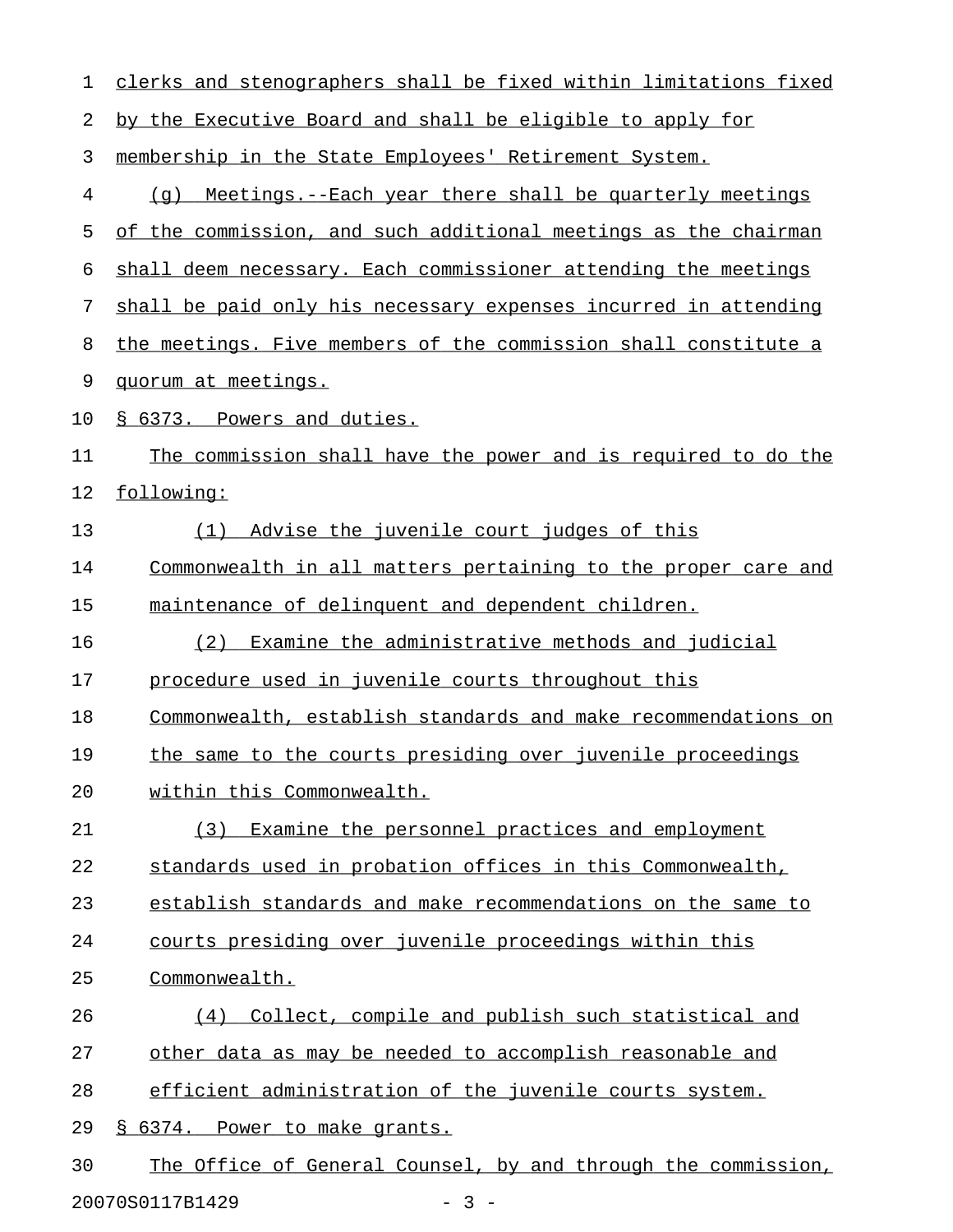2 grants to political subdivisions for the development and 3 improvement of probation services for juveniles. 4 § 6375. Funding. 5 The General Assembly shall annually appropriate such sums as 6 are necessary on a continuing basis MAY BE NECESSARY for the  $\sim$ 7 operation and expenses of the commission. 8 Section 2. Repeals are as follows: 9 (1) The General Assembly declares that the repeals under 10 paragraphs (2) and (3) are necessary to effectuate the 11 addition of 42 Pa.C.S. Ch. 63 Subch. F. 12 (2) The act of December 21, 1959 (P.L.1962, No.717) 13 entitled "An act providing for the creation and operation of 14 the Juvenile Court Judges' Commission in the Department of 15 Justice; prescribing its powers and duties; and making an 16 appropriation." 17 (3) Sections 905.1 and 905.2 of the act of April 9, 1929 18 (P.L.177, No.175), known as The Administrative Code of 1929. 19 Section 3. This act shall be a continuation of the act of 20 December 21, 1959 (P.L.1962, No.717), entitled "An act providing 21 for the creation and operation of the Juvenile Court Judges' 22 Commission in the Department of Justice; prescribing its powers 23 and duties; and making an appropriation." The following apply: 24 (1) Except as otherwise provided in 42 Pa.C.S. Ch. 63 25 Subch. F, all activities initiated under the act of December 26 21, 1959 (P.L.1962, No.717), entitled "An act providing for 27 the creation and operation of the Juvenile Court Judges' 28 Commission in the Department of Justice; prescribing its 29 powers and duties; and making an appropriation," shall 30 continue and remain in full force and effect and may be

20070S0117B1429 - 4 -

1 shall have the power, and its duty shall be, to make annual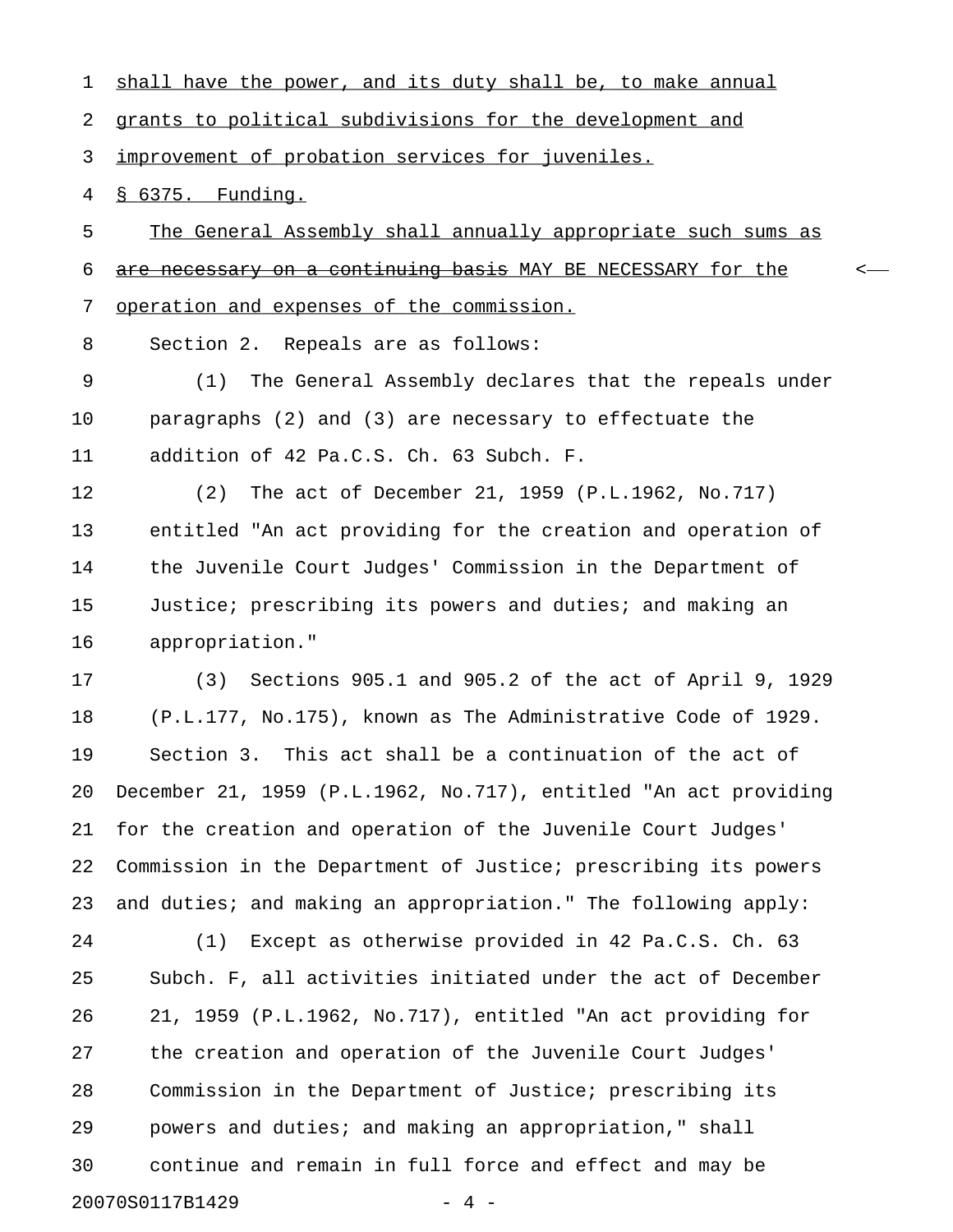1 completed under 42 Pa.C.S. Ch. 63 Subch. F. Orders, 2 regulations, rules and decisions, which were made under the 3 act of December 21, 1959 (P.L.1962, No.717), and which are in 4 effect on the effective date of section 2 shall remain in 5 full force and effect until revoked, vacated or modified 6 under 42 Pa.C.S. Ch. 63 Subch. F. Contracts, obligations and 7 collective bargaining agreements entered into under the act 8 of December 21, 1959 (P.L.1962, No.717) are not affected nor 9 impaired by the repeal of the act of December 21, 1959 10 (P.L.1962, No.717).

11 (2) Any difference in language between 42 Pa.C.S. Ch. 63 12 Subch. F and the act of December 21, 1959 (P.L.1962, No.717) 13 is intended only to conform to the style of the Pennsylvania 14 Consolidated Statutes and is not intended to change or affect 15 the legislative intent, judicial construction or 16 administration and implementation of the act of December 21, 17 1959 (P.L.1962, No.717).

18 Section 4. This act shall be a continuation of sections 19 905.1 and 905.2 of the act of April 9, 1929 (P.L.177, No.175), 20 known as The Administrative Code of 1929. The following apply:

21 (1) Except as otherwise provided in 42 Pa.C.S. Ch. 63 22 Subch. F, all activities initiated under sections 905.1 and 23 905.2 of The Administrative Code of 1929 shall continue and 24 remain in full force and effect and may be completed under 42 25 Pa.C.S. Ch. 63 Subch F. Orders, regulations, rules and 26 decisions, which were made under sections 905.1 and 905.2 of 27 The Administrative Code of 1929 and which are in effect on 28 the effective date of section 2 of this act shall remain in 29 full force and effective until revoked, vacated or modified 30 under 42 Pa.C.S. Ch. 63 Subch. F. Contracts, obligations and 20070S0117B1429 - 5 -